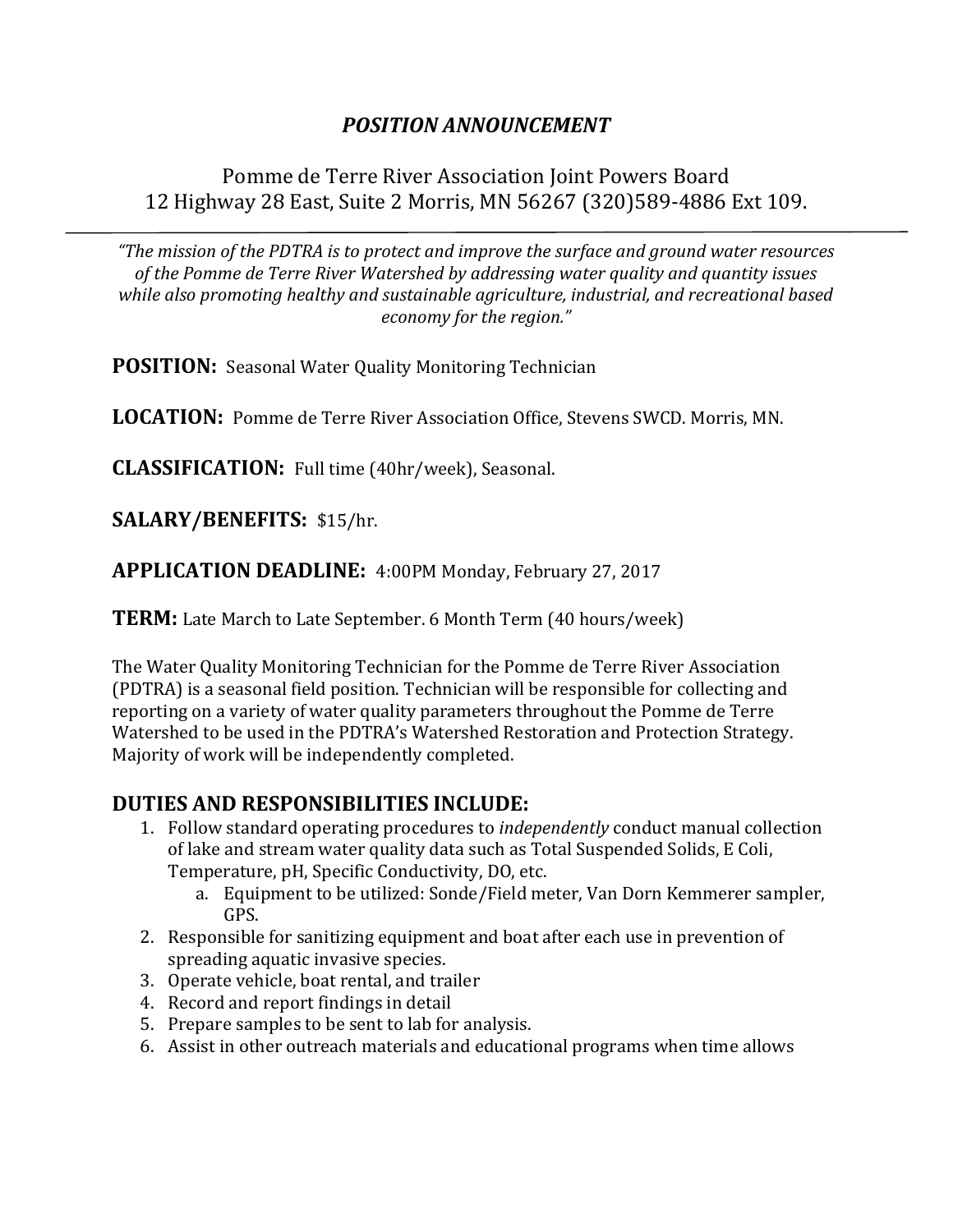#### **MINIMUM QUALIFICATIONS:**

- 2-year degree in Natural Resource, Ecological Science, or closely related field.
- Some field experience/education in water quality monitoring
- Attention to detail
- Verbal and written communications
- Highly motivated to work with no supervision
- Valid Driver's license and ability to operate a standard transmission vehicle, willing to learn, or willing to use personal vehicle (miles will be reimbursed).
- Able to lift 50lbs, collect samples in difficult terrain and varying weather.

## **PREFERRED QUALIFICATIONS:**

- A four-year degree in Natural Resources, Biology, Ecological Sciences, Hydrology or closely related fields. Applicable experience may substitute for a 4-year degree.
- Field experience with water quality monitoring
- Experience with boat trailers and boat operations.

# **TO APPLY:**

Applicants must submit cover letter, resume, and 3 references by 4:00PM on Monday, February 27th, 2017 to be considered for this position.

#### **Please submit letter and resume to:**

Stephanie Adams, Project Coordinator Pomme de Terre River Association 12 Hwy 28 East, Suite 2 Morris, MN 56267 Email to [stephanie.adams@pdtriver.org](mailto:stephanie.adams@pdtriver.org) If Questions, call (320) 589-4886 ext. 109

# **EEO STATEMENT:**

Candidates will be considered without discrimination for any circumstance including race, gender, religious belief, national origin, political stance, marital status, physical handicap, membership, or non-membership in an employee organization.